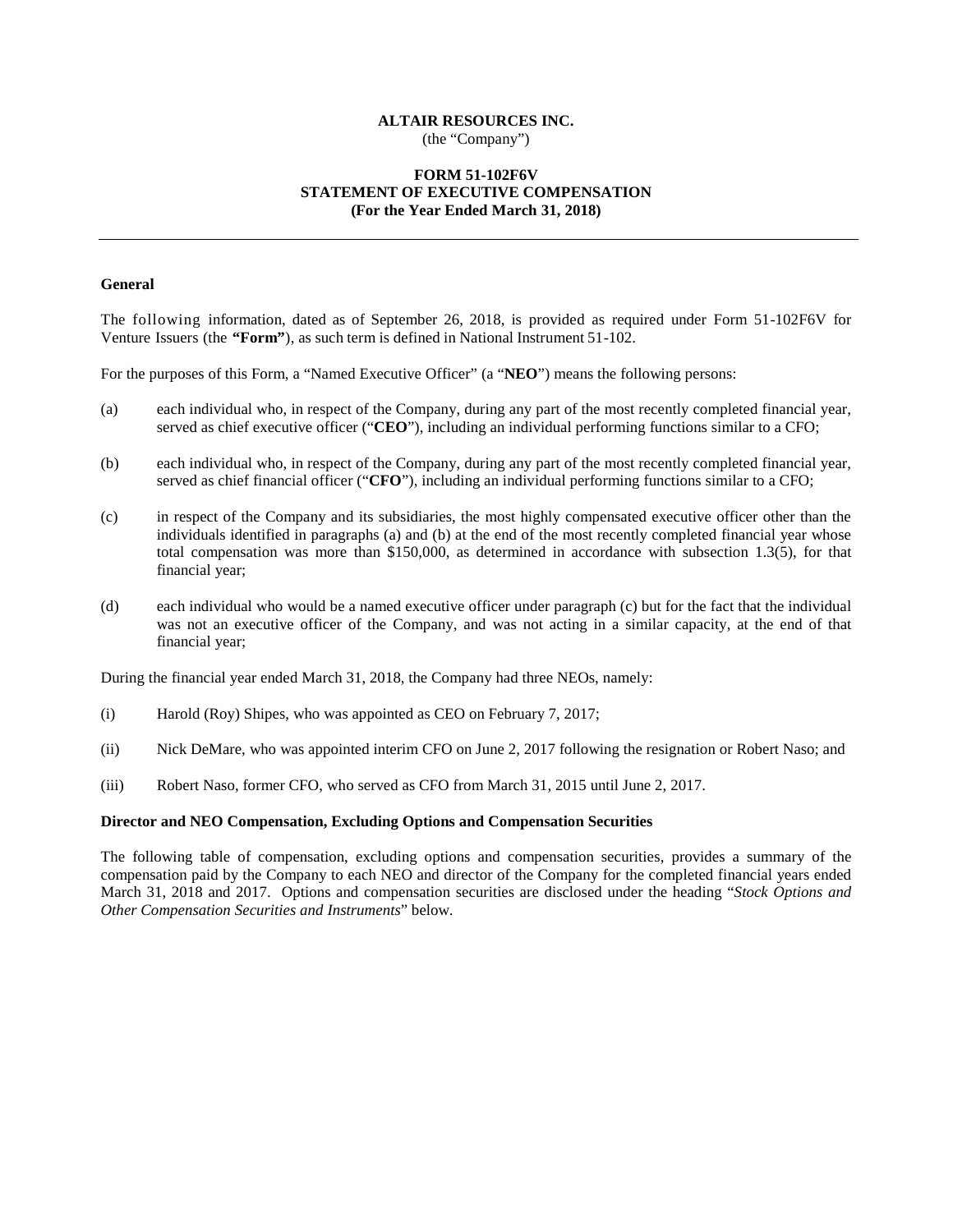| <b>Table of Compensation, Excluding Compensation Securities</b>             |              |                                                                           |                                    |                                                          |                                               |                                                      |                                                   |
|-----------------------------------------------------------------------------|--------------|---------------------------------------------------------------------------|------------------------------------|----------------------------------------------------------|-----------------------------------------------|------------------------------------------------------|---------------------------------------------------|
| Name and position                                                           | $Year^{(1)}$ | Salary,<br>consulting<br>fee, retainer or<br>commission<br>$({\$})^{(2)}$ | <b>Bonus</b><br>$({\$})^{(2)}$     | <b>Committee or</b><br>meeting fees<br>$({\bf 1})^{(2)}$ | Value of<br>perquisites<br>$(\bar{\$})^{(2)}$ | Value of<br>all other<br>compensation<br>$(5)^{(2)}$ | <b>Total</b><br>compensation<br>$({\bf 5})^{(2)}$ |
| Harold Shipes <sup>(3)</sup><br>President, CEO and<br>Director              | 2018<br>2017 | 176,000<br>40,000                                                         | Nil<br>Nil                         | Nil<br>Nil                                               | N <sub>il</sub><br>Nil                        | Nil<br>N <sub>il</sub>                               | 176,000<br>40,000                                 |
| Nick DeMare <sup>(4)</sup><br>Interim CFO and<br><b>Corporate Secretary</b> | 2018<br>2017 | $60,000^{(5)}$<br>$49,000^{(5)}$                                          | N <sub>il</sub><br>N <sub>il</sub> | N <sub>il</sub><br>N <sub>il</sub>                       | N <sub>il</sub><br>N <sub>il</sub>            | $63,700^{(5)}$<br>$62,000^{(5)}$                     | 123,700<br>111,000                                |
| Dr. Aylin Cecen Aksu $^{(6)}$<br>Director                                   | 2018<br>2017 | N <sub>il</sub><br>Nil                                                    | N <sub>il</sub><br>N <sub>il</sub> | N <sub>il</sub><br>N <sub>il</sub>                       | N <sub>il</sub><br>Nil                        | N <sub>il</sub><br>N <sub>il</sub>                   | N <sub>il</sub><br>N <sub>il</sub>                |
| Bruce $\text{Reid}^{(7)}$<br>Director                                       | 2018<br>2017 | N <sub>il</sub><br>Nil                                                    | N <sub>il</sub><br>N <sub>il</sub> | N <sub>il</sub><br>Nil                                   | Nil<br>Nil                                    | N <sub>il</sub><br>Nil                               | N <sub>il</sub><br>Nil                            |
| Jeffrey Steiner <sup>(8)</sup><br>Director                                  | 2018<br>2017 | <b>Nil</b><br>n/a                                                         | N <sub>il</sub><br>n/a             | N <sub>il</sub><br>n/a                                   | Nil<br>n/a                                    | <b>Nil</b><br>n/a                                    | Nil<br>n/a                                        |
| Robert Naso <sup>(9)</sup><br>Former Director and<br>former CFO             | 2018<br>2017 | 20,000<br>64,000                                                          | N <sub>il</sub><br>N <sub>il</sub> | N <sub>il</sub><br>N <sub>il</sub>                       | N <sub>il</sub><br>7,747                      | N <sub>il</sub><br>Nil                               | 20,000<br>71,747                                  |

## NOTES:

- (1) Financial years ended March 31.<br>(2) All amounts shown were paid in
- All amounts shown were paid in Canadian currency, the reporting currency of the Company.
- (3) Mr. Shipes was appointed as director of the Company on October 12, 2016 and as CEO on February 7, 2017.
- (4) Mr. DeMare was appointed as interim CFO on June 2, 2017 following the resignation of Mr. Naso.<br>(5) Billed by Chase Management Ltd. ("Chase"), a company wholly-owned by Mr. DeMare. The am
- (5) Billed by Chase Management Ltd. ("**Chase**"), a company wholly-owned by Mr. DeMare. The amounts billed by Chase were for \$60,000 (2017 - \$49,000) for the services of Mr. DeMare in his capacity as the interim CFO and Corporate Secretary of the Company and \$63,700 (2017 - \$62,000) for administrative and accounting services rendered to the Company by Chase personnel, exclusive of Mr. DeMare.
- (6) Dr. Aksu was appointed as director on May 1, 2016.
- (7) Mr. Reid was appointed as director on November 29, 2016.
- (8) Mr. Steiner was appointed as director on May 29, 2017.
- (9) Mr. Naso served as CFO from March 31, 2015 to June 2, 2017 and as director from December 31, 2014 to November 7, 2017.

#### **Stock Options and Other Compensation Securities and Instruments**

The following table of compensation securities provides a summary of all compensation securities granted or issued by the Company to each NEO and director of the Company for the financial year ended March 31, 2018, for services provided or to be provided, directly or indirectly, to the Company or any of its subsidiaries: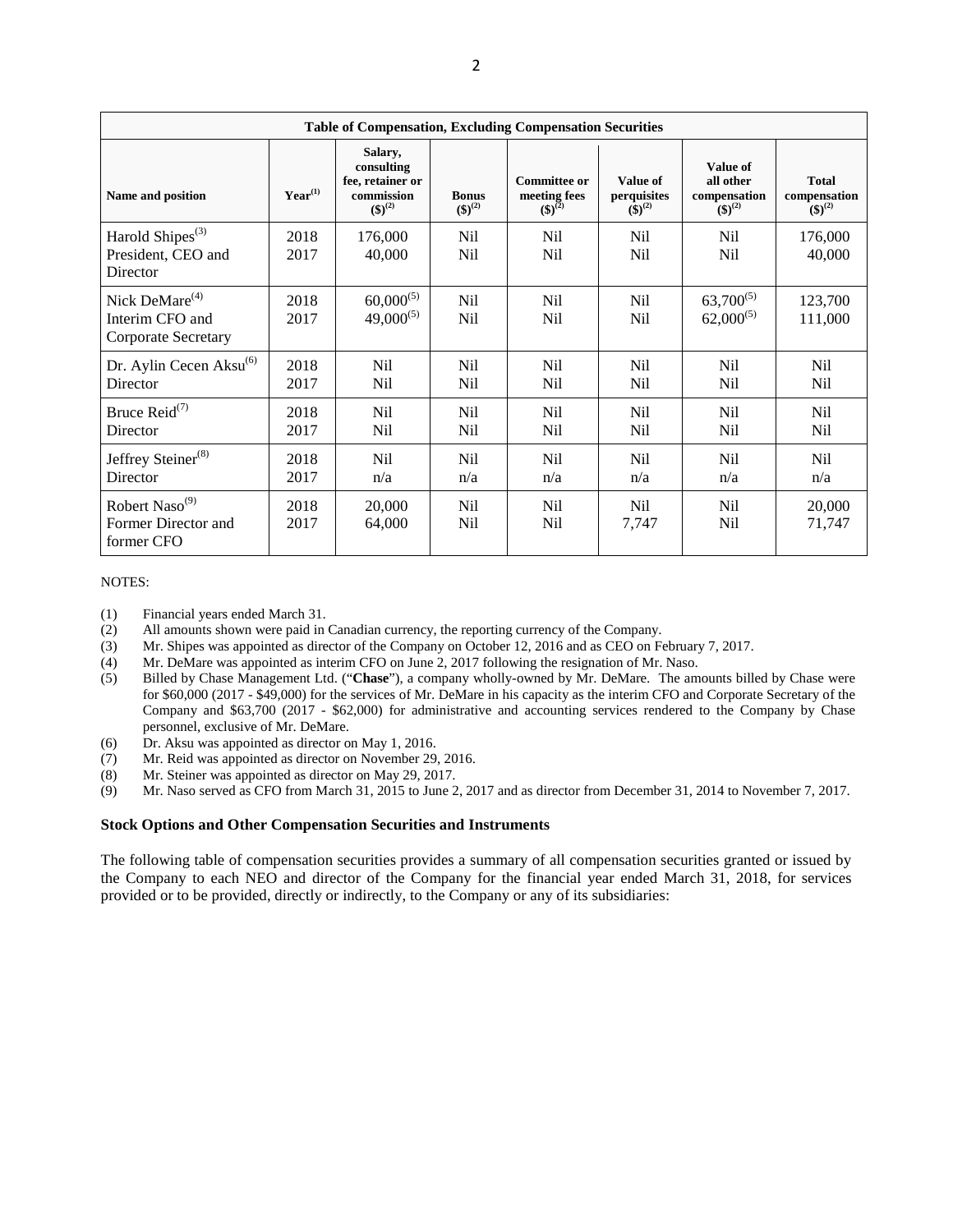| <b>Compensation Securities</b> |                                     |                                                                                                                  |                              |                                                     |                                                                                                |                                                                                                       |                           |  |
|--------------------------------|-------------------------------------|------------------------------------------------------------------------------------------------------------------|------------------------------|-----------------------------------------------------|------------------------------------------------------------------------------------------------|-------------------------------------------------------------------------------------------------------|---------------------------|--|
| <b>Name</b>                    | Type of<br>compensation<br>security | Number of<br>compensation<br>securities,<br>number of<br>underlying<br>securities, and<br>percentage<br>of class | Date of<br>issue or<br>grant | Issue,<br>conversion<br>or exercise<br>price<br>\$) | <b>Closing price</b><br>of security or<br>underlying<br>security on<br>date of grant<br>$(\$)$ | <b>Closing price</b><br>of security or<br>underlying<br>security at<br>year end <sup>(1)</sup><br>\$) | <b>Expiry Date</b>        |  |
| <b>Harold Shipes</b>           | Options                             | 400,000<br>185,000                                                                                               | Apr. 18/17<br>Jun. 6/17      | 0.31<br>0.30                                        | 0.31<br>0.27                                                                                   | 0.45<br>0.45                                                                                          | Apr. 18/20<br>Jun. $6/20$ |  |
| Nick DeMare                    | Options                             | 350,000<br>100,000                                                                                               | Apr. 18/17<br>Jun. $6/17$    | 0.31<br>0.30                                        | 0.31<br>0.27                                                                                   | 0.45<br>0.45                                                                                          | Apr. 18/20<br>Jun. $6/20$ |  |
| Dr. Aylin Cecen<br>Aksu        | n/a                                 | Nil                                                                                                              | n/a                          | n/a                                                 | n/a                                                                                            | n/a                                                                                                   | n/a                       |  |
| <b>Bruce Reid</b>              | n/a                                 | Nil                                                                                                              | n/a                          | n/a                                                 | n/a                                                                                            | n/a                                                                                                   | n/a                       |  |
| Jeffrey Steiner                | Options                             | 100,000                                                                                                          | Apr. 18/17                   | 0.31                                                | 0.31                                                                                           | 0.45                                                                                                  | Apr. 18/20                |  |
| <b>Robert Naso</b>             | n/a                                 | Nil                                                                                                              | n/a                          | n/a                                                 | n/a                                                                                            | n/a                                                                                                   | n/a                       |  |

# NOTE:

(1) Closing trade price on March 29, 2018, the last trading day prior to the Company's March 31, 2018 year end.

The following table provides a summary of each exercise of compensation securities by each NEO and director of the Company for the financial year ended March 31, 2018:

| <b>Exercise of Compensation Securities</b> |                                     |                                                    |                                                   |                     |                                                                            |                                                                                                               |                                                    |  |
|--------------------------------------------|-------------------------------------|----------------------------------------------------|---------------------------------------------------|---------------------|----------------------------------------------------------------------------|---------------------------------------------------------------------------------------------------------------|----------------------------------------------------|--|
| <b>Name</b>                                | Type of<br>compensation<br>security | Number of<br>underlying<br>securities<br>exercised | <b>Exercise</b><br>price per<br>security<br>$($)$ | Date of<br>exercise | <b>Closing</b><br>price<br>per security<br>on date of<br>exercise<br>$($)$ | <b>Difference</b><br><b>between</b><br>exercise price<br>and closing<br>price on date<br>of exercise<br>$($)$ | <b>Total value</b><br>on exercise<br>date<br>$($)$ |  |
| <b>Harold Shipes</b>                       | n/a                                 | Nil                                                | n/a                                               | n/a                 | n/a                                                                        | n/a                                                                                                           | n/a                                                |  |
| Nick DeMare                                | n/a                                 | N <sub>il</sub>                                    | n/a                                               | n/a                 | n/a                                                                        | n/a                                                                                                           | n/a                                                |  |
| Dr. Aylin Cecen<br>Aksu                    | n/a                                 | N <sub>i</sub>                                     | n/a                                               | n/a                 | n/a                                                                        | n/a                                                                                                           | n/a                                                |  |
| <b>Bruce Reid</b>                          | n/a                                 | Nil                                                | n/a                                               | n/a                 | n/a                                                                        | n/a                                                                                                           | n/a                                                |  |
| Jeffrey Steiner                            | n/a                                 | N <sub>il</sub>                                    | n/a                                               | n/a                 | n/a                                                                        | n/a                                                                                                           | n/a                                                |  |
| <b>Robert Naso</b>                         | n/a                                 | Nil                                                | n/a                                               | n/a                 | n/a                                                                        | n/a                                                                                                           | n/a                                                |  |

## **Stock Option Plans and Other Incentive Plans**

The Company has no other incentive plans other than its stock option plan (the "**Option Plan**"). The purpose of the Option Plan is to provide the Company with a share related mechanism to enable the Company to attract, retain and motivate qualified directors, officers, employees and other service providers, to reward directors, officers, employees and other service providers for their contribution toward the long term goals of the Company and to enable and encourage such individuals to acquire shares of the Company as long term investments.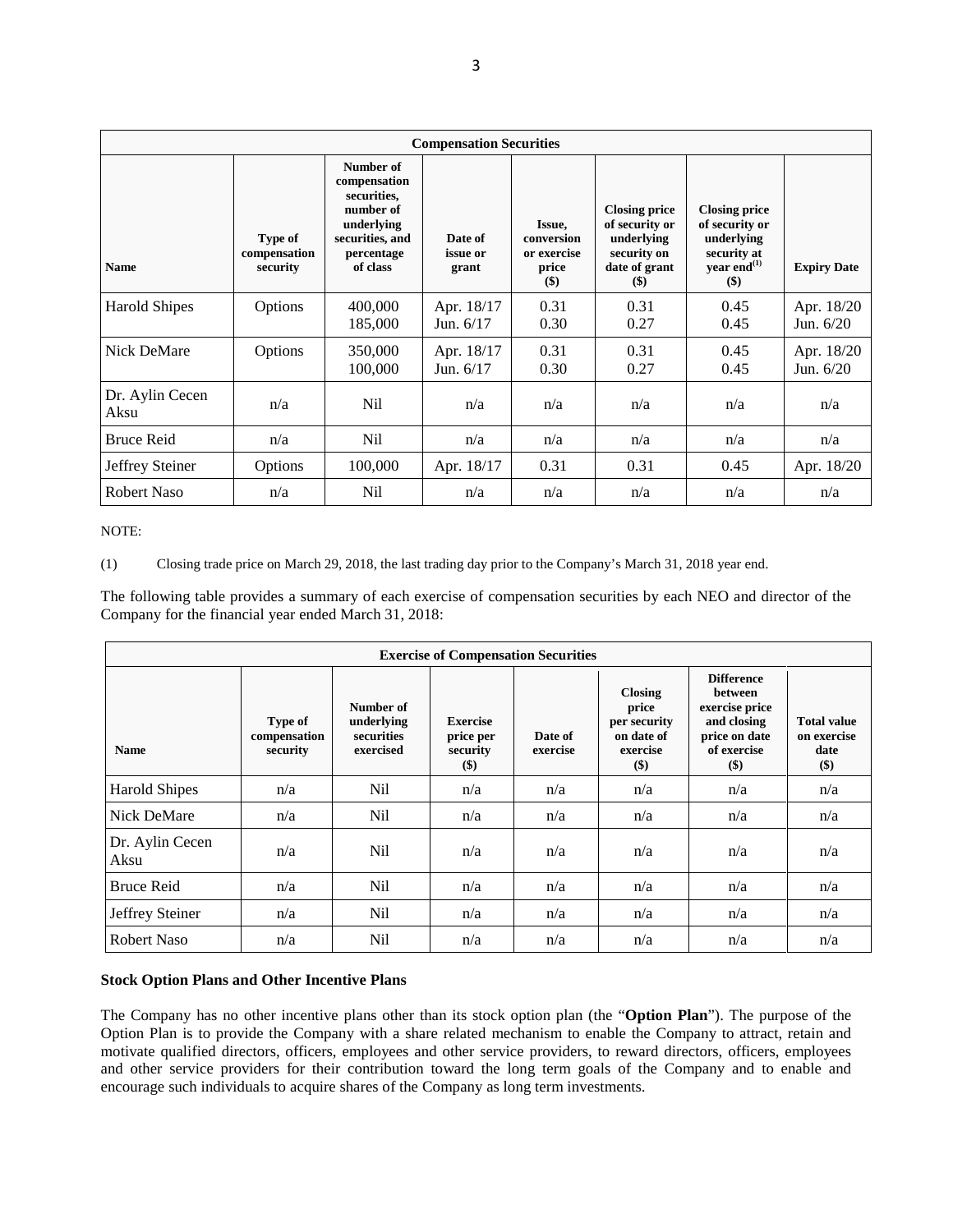The following is a brief description of the Option Plan:

The Option Plan provides that the number of common shares in the capital of the Corporation issuable pursuant to options granted under the Option Plan is limited to 10% of the number of common shares in the capital of the Corporation outstanding at the time of any stock option grant.

Pursuant to the Option Plan, stock options may be granted to directors, officers, employees and consultants of the Corporation or any subsidiary of the Corporation. The aggregate number of options granted to any option holder in a twelve month period must not exceed 5% of the issued and outstanding common shares of the Corporation, and the maximum number of options which may be granted to insiders within any twelve month period must not exceed 10% of the issued and outstanding common shares of the Corporation (unless the Corporation has obtained disinterested shareholder approval of such grants as required by the TSXV). The aggregate number of options granted to any one consultant of the Corporation within any 12 month period must not exceed 2% of the issued and outstanding common shares of the Corporation. Options granted to all persons retained to provide investor relations activities must not exceed 2% of the issued and outstanding common shares of the Corporation in any 12 month period, calculated at the date an option is granted to any such person, and such options are subject to vesting provisions. The exercise price of the options to be granted under the Option Plan will be determined by the Board and will not be less than the market value of the common shares as of the date of grant, as permitted by the TSXV.

The term of the options will not exceed 10 years, subject to extension if the expiry date of the options falls within a black-out period imposed by the Corporation or within 10 business days after the expiry of a black-out period. Any options granted pursuant to the Option Plan will generally terminate within 90 days of the option holder ceasing to act as a director, officer, employee or consultant of the Corporation or any subsidiary of the Corporation, unless such cessation is on account of death or disability. If such cessation is on account of death or disability, the options will expire on the earlier of one year following the date of death or termination as a result of disability and the applicable expiry date of the options. Directors or officers who cease to hold office as a result of ceasing to meet the qualification requirements of corporate legislation, by special resolution of the shareholders of the Corporation, or by an order made by any regulatory authority shall have their options terminated on the date the director or officer ceases to hold such position. Employees or consultants who resign, are terminated for cause or are terminated as a result of an order made by any regulatory authority shall have their options terminated on the date such option holder ceases to hold such position.

The Option Plan does not provide for mandatory vesting provisions of the options. Options granted under the Option Plan may contain vesting provisions at the discretion of the Board (or a committee thereof).

As at the date of this Form, the Company had 48,861,501 common shares issued and outstanding so that a maximum of 4,886,150 common shares would be available for issuance pursuant to the stock options granted under the Option Plan. Currently there are 4,180,000 stock options outstanding leaving 706,150 common shares available for grant of further options under the Option Plan.

#### **Employment, Consulting and Management Agreements**

Other than as disclosed herein, management functions of the Company are substantially performed by directors or senior officers (or private companies controlled by them, either directly or indirectly) of the Company and not, to any substantial degree, by any other person with whom the Company has contracted.

#### **Oversight and Description of Director and NEO Compensation**

#### *Compensation Governance*

The Corporation's executive compensation program is administered by the Compensation Committee, which was formed in May of 2016. The Compensation Committee's responsibilities include reviewing and making recommendations to the Board with respect to the adequacy and the form of compensation to all executive officers and directors of the Corporation; making recommendations to the Board in respect of the granting of stock options to management, directors, officers and other employees and consultants of the Corporation and its subsidiaries; and monitoring the performance of the Corporation's executive officers.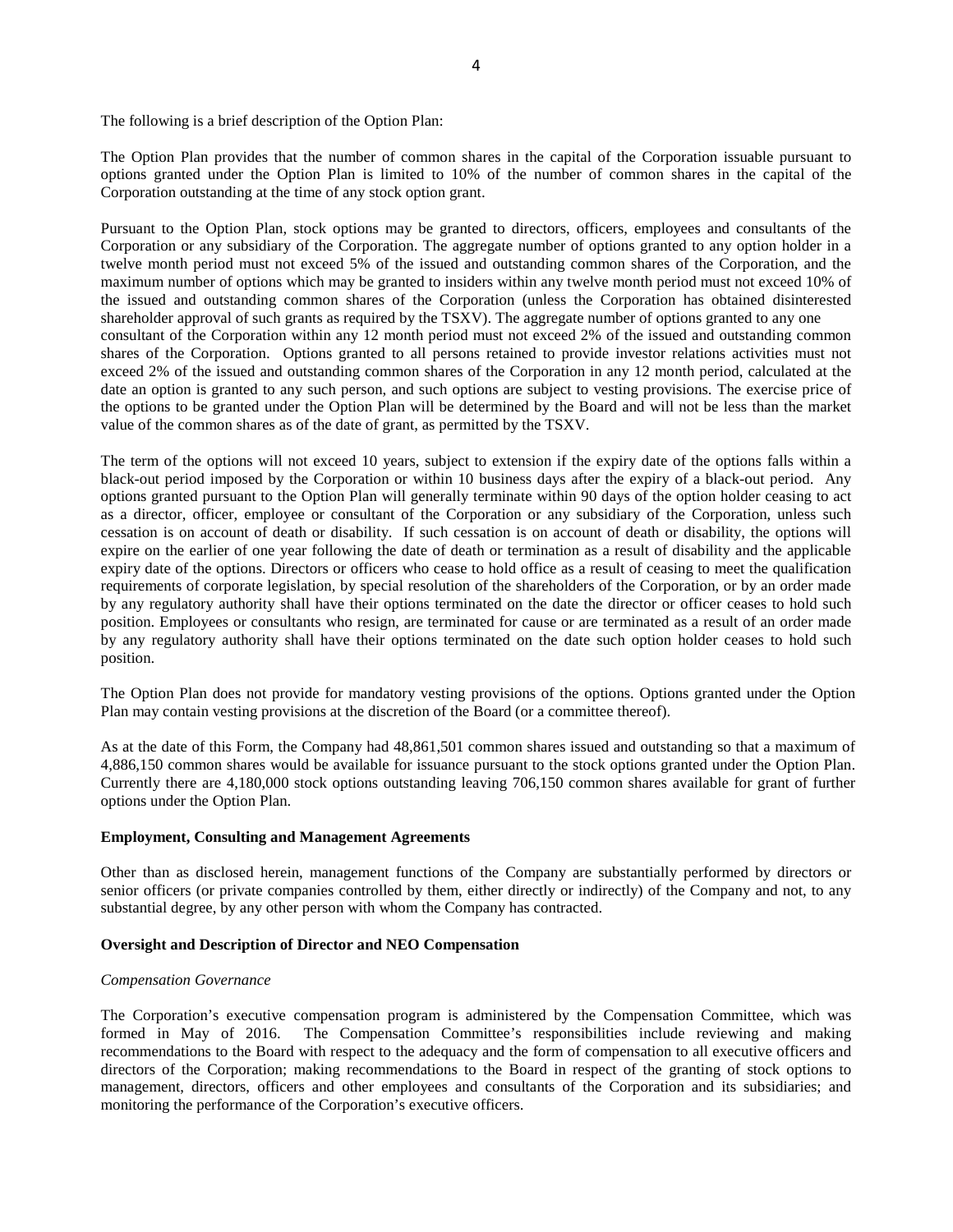The Compensation Committee is now comprised of Harold (Roy) Shipes and Aylin Aksu. Dr. Aksu is independent within the meaning of NI 52-110. Mr. Shipes is an executive officer and is deemed to be non-independent of the Corporation.

The Board is of the view that the Compensation Committee collectively has the knowledge, skills, experience and background to make decisions on the suitability of the Corporation's compensation policies and practices. The Board believes its compensation practices are appropriate and effective for the Corporation, given its size and operations. The Corporation's compensation practices allow the Corporation to operate efficiently, with checks and balances that control and monitor management and corporate functions without excessive administration burden. A description of the skills and experience of each member of the Compensation Committee is set out in this Information Circular under "Audit Committee – Relevant Education and Experience".

## *Compensation Philosophy and Objectives*

The Corporation's compensation program for its executive officers is designed to ensure that the level and form of compensation achieves certain objectives, including:

- (a) attracting and retaining talented, qualified and effective executives;
- (b) motivating the short and long-term performance of these executives; and
- (c) better aligning the interests of the executive officers with those of the Corporation's shareholders.

### Executive Compensation Policy

In compensating its executive officers, the Corporation has employed a combination of base salary, bonus compensation and equity participation through its stock option plan.

#### *Base Salary*

Base salary is the principal component of the Corporation's executive compensation program, and the base salary for each executive officer is based on the position held and the related responsibilities and functions performed by the executive. Individual and corporate performance is also taken into account in determining base salary levels for executives.

#### *Bonus Incentive Compensation*

The Board determines, on a discretionary basis, incentive awards or bonuses to be paid by the Corporation to the executive officers of the Corporation in respect of a fiscal year, following advice from the Compensation Committee. No bonus incentive compensation was paid by the Corporation in the financial years ended March 31, 2017 and 2016.

## *Equity Participation*

The Corporation believes that encouraging its executives and employees to become shareholders of the Corporation is the best way of aligning their interests with those of its shareholders. Equity participation is accomplished through participation in the Corporation's stock option plan (the "Existing Plan"). The stock option component of executive officers' compensation is intended to advance the interests of the Corporation by encouraging the directors, officers, employees and consultants of the Corporation to acquire common shares of the Corporation, thereby increasing their proprietary interest in the Corporation, encouraging them to remain associated with the Corporation and furnishing them with additional incentive in their efforts on behalf of the Corporation in the conduct of its affairs. Grants under the Existing Plan are intended to provide long-term awards linked directly to the market value performance of the Corporation's common shares. The Board reviews the recommendations the Compensation Committee for the granting of stock options to management, directors, officers and other employees and consultants of the Corporation and its subsidiaries. Stock options are granted according to the specific level of responsibility of the particular grantee. The number of outstanding options is also considered by the Board when determining the number of options to be granted in